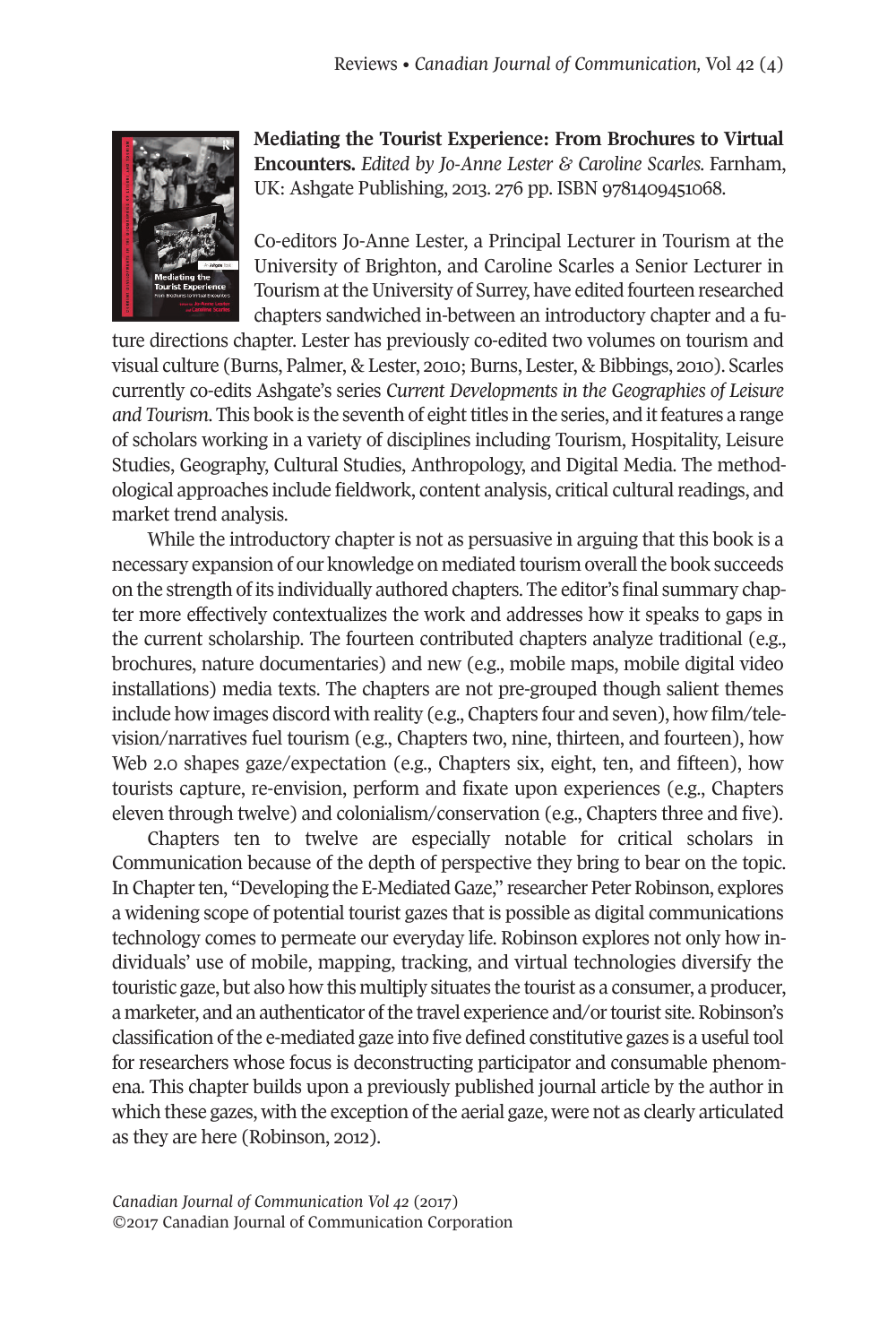In Chapter eleven, "Souvenir or Reconstruir? Editing Experience and Mediating Memories of Learning to Dive," Stephanie Merchant incorporates critical literature on memory and filmmaking into a critical reading of diving tour operators' practice of creating souvenir DVDs of tourists first diving experiences. Merchant explores how tour operator's filmic practices of using stock footage and camera angles and focuses intersect with tourists actual memories to create an experience that is not so much remembered and situated as itis reconstructed and adapted. Merchant's criticism speaks to the criticism regularly leveled at the news media in their zeal to capture and reflect unfolding events for audiences. That said, one could argue that the chapter could be stronger by including more data in the form of interviews or field notes from the tourists who purchase, consume, and, as Merchant argues, integrate these DVD vacation images into their mental representations of lived experience.

Chapter twelve "The Mediation and Fetishization of the Travel Experience" by Michael Salmond evokes themes raised in both Chapters ten and eleven while providing a performative and digital-ethnographic consideration of the tourist performance. Salmond spotlights issues of voyeurism and othering in a way that speaks to Robinson's work on gaze and also articulates the subjectivity and atrophy of memory, thus making a salient connection to Merchant's work on reconstruir. What sets this chapter apartis that Salmond uses self-reflexivity to gain insight as both a media artist and as a tourist. Salmond's videos are part travelogue and part critical text through which he deconstructs tourism phenomena such as so called authentic tourist experiences, constructed tourist settings, TV travel narratives, stay-cations, and fantasy travel venues. The challenge of this chapter is that the film work that Salmond, a digital artist from the UK now based in the US, describes and provides still photographs from in this chapter needs to be seen to be fully appreciated. I encourage readers to watch Salmond's *Hybrid Journeys*that is both referenced in the chapter and available online (Salmond, 2007).

While this review details individual chapters, *Mediating the Tourist Experience* has content applicable to many a variety of Media, Culture and Communication scholars. Those in marketing will want to note these case studies of the perceived versus experienced image of four different tourist destinations as illustrated in Chapters three, four, seven and eight. Notable among these is Chapter three, Karen Wilkes' "From the Landscape to the White Female Body" that reads the ideologies of colonialism in Caribbean luxury travel marketing texts. Meanwhile film and television scholars will appreciate the attention devoted to the framing/portrayal of place in Chapters two, five, thirteen, and fourteen. Among these, Chapter five, "The Effect of British Natural History Programs" by Susanna Curtin, is significant for tracing the commercial relationships between TV programming and the consumption of safari-type travel. Finally, new and digital media scholars might gravitate to the chapters addressing the online mediation of tourist experiences discussed earlier. Flaubert (1996) once said, "Travelling makes one modest – you see what a tiny place you occupy in the world" (p. 220). The same can be said ofthis book, for, by fostering multiple critical discourses on space and place as well as exploding the possible subject positionalities of local/native, tourist, and researcher, one is humbled to consider what new insights future technologies and thus tourism mediation inquiry could yield.